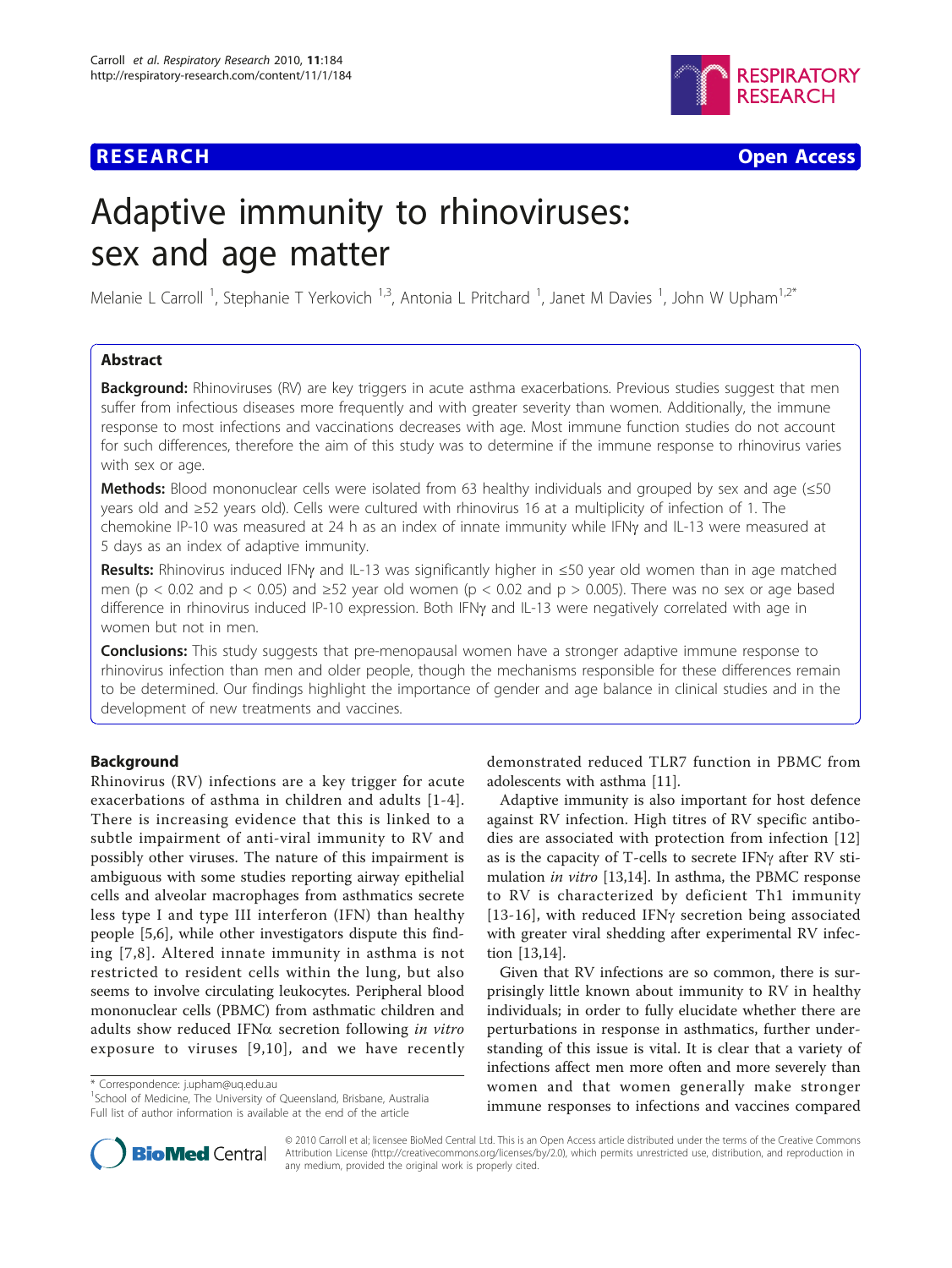to men, as reviewed by Klein et al and Fish et al [[17](#page-6-0),[18](#page-6-0)]. This could also be seen utilising an ex vivo system examining  $T_H2$  polarised cultures, where women displayed a stronger regulation of type 2 T cells than men [[19\]](#page-6-0). The explanation for these sex based differences may involve hormonal and genetic factors: oestrogens, progesterone and testosterone can all modulate many aspects of immune function [[17](#page-6-0),[18](#page-6-0)], while two key genes involved in detecting viral RNA (TLR7 and TLR8) are located on the X chromosome [[20](#page-6-0)]. Previous studies have also indicated that immune responses to viruses decrease with age [\[21](#page-6-0)].

There is little information in the literature on whether immune responses to RV vary in relation to sex and age. This is an important and relevant issue for research into respiratory diseases such as asthma where there is a female predominance in adult life. The aim of the current study was therefore to investigate markers of both innate and adaptive immune responses to RV in peripheral blood mononuclear cells (PBMC) from healthy men and women. The study was performed in pre- and postmenopausal females as well as age-matched males.

## Methods

#### **Patients**

We recruited healthy adult volunteers with no history of asthma or other lung diseases. Females  $(n = 32)$  and males ( $n = 31$ ) were divided into those aged up to 50 years, and those aged 52 years and older, as the median age of menopause in Australia is 51 yrs [[22](#page-6-0)]. The women ≥52 years were not undertaking any hormonal therapy. One woman in the ≤50 year old group was currently taking the oral contraceptive pill. The subjects of the study had skin prick testing (SPT) to a panel of common allergens and were questioned about symptoms of allergy and lung diseases. The study was approved by the Princess Alexandra Hospital and the University of Queensland Human Research Ethics Committees, and informed consent was obtained from each subject.

## Rhinovirus generation and titration

Ohio HeLa cells and the major group RV strain RV16 were kindly donated by Professor Phil Bardin, Monash Medical Research Centre, Melbourne, Australia. RV stocks were generated by passage in Ohio HeLa cells as described previously [\[23\]](#page-6-0) followed by purification over a sucrose gradient [\[24\]](#page-6-0). To determine the optimal concentration of RV, Ohio HeLa cells were seeded into a 96 well plate at a density of  $1 \times 10^4$  cells per well in 150 μl RPMI containing 2% low endotoxin fetal bovine serum (FBS; Bovogen Biologicals, Victoria) and allowed to adhere overnight. The following day 10-fold serial dilutions of virus was added in triplicate to the cells at 50 ul/well and cultured at 37°C for 6 days. The media was removed and cells stained with 0.1% crystal violet solution in PBS to determine the amount of virus required to infect 50% of cells ( $TCID_{50}$ ).

## Cell separation and culture

PBMC were isolated from heparinised blood by density gradient centrifugation as previously described [[11\]](#page-6-0), and cultured at  $1 \times 10^6$  PBMC in 24 well culture plates at a final concentration of  $2 \times 10^6$  cells per/ml together with RV16 at a multiplicity of infection (MOI) of one; i.e. one virion per cell. Control cultures contained medium alone. RPMI media was supplemented with antibiotics, 2-mercaptoethanol and either 10% foetal calf serum (FCS; innate immune studies) or 5% autologous plasma (adaptive immune studies). Extensive comparative experiments showed that both FCS and autologous plasma supplemented media induced identical innate immune responses, though autologous plasma was preferred for adaptive immune studies in order to minimise foreign antigen exposure and because autologous plasma supplemented media was associated with consistently higher adaptive IFN $\gamma$  synthesis (*data not shown*). The experiments that required depletion of antigen experienced/memory T cells from PBMC were performed using CD45R0+ immuno-magnetic beads (Miltenyi Biotech), according to the manufacturer's directions. Cultures were incubated at 37°C with 5%  $CO<sub>2</sub>$  and supernatant was harvested for cytokine quantification by ELISA. Cell pellets were stored in 'RNA-protect' (Qiagen) until RNA was extracted. Initial time course experiments indicated that optimal expression of mRNA for IFN-stimulated genes and Th1-polarising genes was at 6 hours post-stimulation. The optimal time point for IFN-gamma-inducible protein 10 (IP-10, also known as CXCL10) secretion was at 24 hours post-stimulation while the optimal time point for the adaptive cytokines IFNg and IL-13 was at 5 days post-stimulation.

## ELISA

IP-10, IFNg and IL-13 ELISAs were performed using commercially available paired antibodies and recombinant cytokines (Becton Dickenson, Franklin Lakes, NJ). The limit of detection was 15.6 pg/ml for IP-10 and IFN $\gamma$ , and 7.8 pg/ml for IL-13. IFN $\alpha$  was assayed via ELISA kit (PBL Interferon Source, Piscataway, NJ) according to the manufacturer's instructions; the limit of detection for IFN $\alpha$  was 9.7 pg/ml.

#### Quantitative Real Time PCR

RNA was extracted using RNeasy Spin kit and RNA was reverse transcribed using Quantitect reverse transcription kit (Qiagen, Hilden, Germany), according to manufacturer's instructions. Gene expression was investigated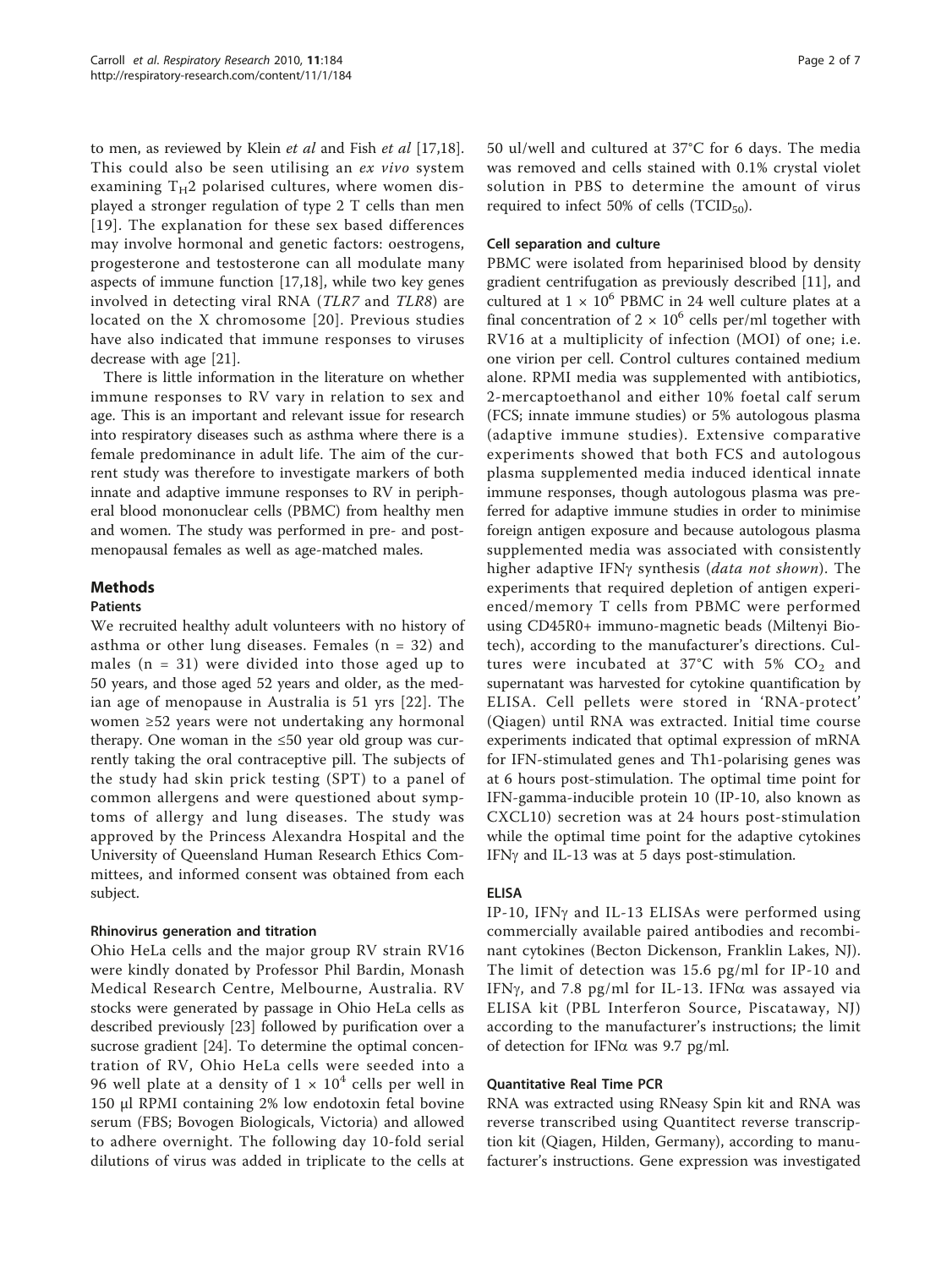by quantitative PCR (qPCR), using the ABI 7900 HT (Applied Biosystems, Foster City, CA USA) with Quantitect SYBR green (Qiagen). As the expression levels in unstimulated cultures were negligible and gene expression was induced by RV16, quantitation was achieved using standard curve analysis [[25\]](#page-6-0). Ten-fold serial dilutions of PCR product standard were used to create standard curves for the gene of interest and the reference gene UBE2D2. UBE2D2 was initially identified as a stable reference gene in CD4+ cells [[26](#page-6-0)] and subsequently assessed in-house to be stably expressed in total PBMC in the absence and presence of rhinovirus 16, using the method described by Silver et al [\[27\]](#page-6-0). The resultant ratio of gene of interest to reference gene were natural log transformed to normalise the data, allowing parametric statistical analysis to be performed. Table 1 shows the primers used to amplify cDNA. Copy numbers were determined by 10-fold serial dilution of PCR product standard and normalized to the reference gene UBE2D2 [[26\]](#page-6-0). Data are expressed as a ratio of stimulated to control (unstimulated) samples.

## **Statistics**

Statistical analysis was performed using SPSS 18 (IBM SPSS Inc., Chicago, IL, USA). After the data was log transformed, it was found to be normally distributed. Group comparisons were therefore made using paired two-tailed t-test, with p < 0.05 considered significant. Correlations between variables were made using Pearson's correlation. Raw data is presented as medians and interquartile range, while transformed data is presented as mean ± standard error of the mean (SEM).

## Results

Sixty three healthy volunteers were recruited for the study. The younger females were aged between 18.8 - 49.9 years, younger males were 19.0 - 47.6 years old, older females were 53.7 - 80.7 years old while older males were 51.9 - 81.5 years of age. Forty percent of subjects showed minor asymptomatic atopy (SPT mean wheal diameter  $\geq 3$  mm); none had symptomatic asthma or allergic rhinitis. The proportion of subjects with a positive SPT was similar in men and women.

The selected parameters of RV-induced innate immune function did not vary in relation to sex or age. Six hours after RV16 exposure, PBMC from men and women in the younger age group showed similar expression of the IFN stimulated genes myxovirus protein A (*MxA*, also known as *Mx1*) and  $2'$ ,5'-oligoadenylate synthetase (OAS) (Figure [1a\)](#page-3-0) and the Th1- and Th-17 polarising genes interleukin  $IL-12p35$  and  $IL-23p19$ , as measured by qPCR (Figure [1b\)](#page-3-0). Twenty four hours after PBMC were exposed to RV16, concentrations of IFN $\alpha$ (Figure [1c\)](#page-3-0) and the chemokine IP-10 (Figure [1c](#page-3-0); Table [2\)](#page-4-0) in culture supernatants were similar in cells derived from men and women in the younger age bracket. Similarly, in PBMC from the older subjects the concentration of IP-10 in supernatant 24 hours after RV16 exposure was similar in men and women (Table [2;](#page-4-0) Additional File [1](#page-5-0)). As IP-10 is a type I IFN stimulated protein, and IP-10 synthesis was similar in older men and women, other molecules in the type I IFN pathway such as MxA, OAS and IFN- $\alpha$  were not assessed in the older cohort. Further details of cytokine production from both unstimulated and RV16 treated cultures can be found in Table [2.](#page-4-0)

We next examined the adaptive immune response in RV16 stimulated PBMC cultured for 5 days. RV16 exposure led to the synthesis of high concentrations of IFN-g and much smaller concentrations of IL-13 (Table [2](#page-4-0); median IFN $\gamma$  = 1890 pg/ml and median IL-13 = 47.4 pg/ml,  $n = 63$ ). In order to confirm that these responses were confined to pre-existing memory T-cells we investigated the effect of depletion of CD45R0+ cells in a subset of individuals (3 male and 2 female) using immuno-magnetic beads. The depletion of CD45R0+ cells led to a >98% reduction in IFNg and IL-13 synthesis at day 5 after RV16 stimulation, whereas sham bead depletion had no effect (data not shown). It is therefore likely that these cytokine responses reflect a recall or memory immune response.

RV16-induced IFN $\gamma$  production in the 5 day supernatant was significantly higher in PBMC from younger women than in cultures from age matched men ( $p < 0.02$ ) or older women ( $\geq 52$  years old;  $p < 0.02$ ) (Figures [2a](#page-4-0) and Table [2](#page-4-0)). RV16 induced IL-13 production in the 5 day supernatant was also higher in PBMC from younger women than in age-matched men (Figure [2b](#page-4-0) and Table [2](#page-4-0);  $p < 0.005$ ) or older women ( $\geq 52$  years old;  $p < 0.05$ ). As assessed by Pearson's correlations, IFNy and IL-13 concentrations in these day 5 cultures were inversely

|  |  |  |  |  |  |  | Table 1 Primer sequences used for quantitative real time PCR amplification |
|--|--|--|--|--|--|--|----------------------------------------------------------------------------|
|--|--|--|--|--|--|--|----------------------------------------------------------------------------|

| Gene Name                                 | Forward $(5' - 3')$             | Reverse $(3' - 5')$         |
|-------------------------------------------|---------------------------------|-----------------------------|
| Ubiquitin containing enzyme E2D2 (UBE2D2) | ATGGCAGCATTTGTCTTGATATTCTAC     | GGATTGGGATCACACAACAGA       |
| Myxovirus protein A (MxA)                 | <b>CTCGGCAACAGACTCTTCCAT</b>    | CATGAAGAACTGGATGATCAAAGG    |
| 2',5'-oligoadenylate synthetase (OAS)     | AGAAATACCCCAGCCAAATCTCT         | <b>TGAGGAGCCACCCTTTACCA</b> |
| Interleukin - 12 (IL-12)/p35              | CCTTCACCACTCCCAAAACCT           | CCTCCACTGTGCTGGTTTTATCT     |
| Interleukin-23 (IL-23)/p19                | <b>TGGGACACATGGATCTAAGAGAAG</b> | GAT CCT TTGCAAGCAGAACTGA    |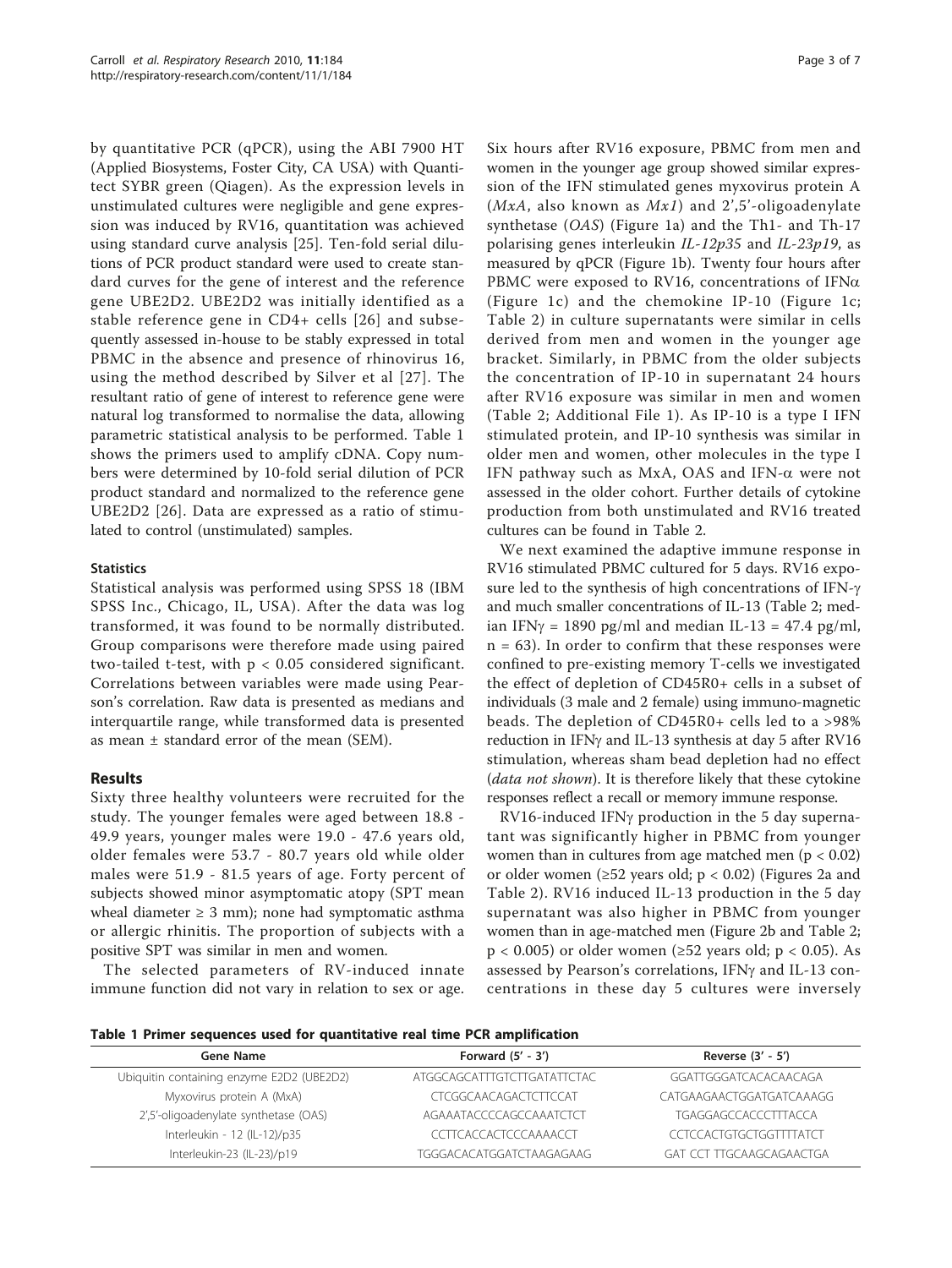<span id="page-3-0"></span>Carroll et al. Respiratory Research 2010, 11:184 http://respiratory-research.com/content/11/1/184



24 hours. RNA was extracted from cells at 6 hours post-infection, and reverse transcribed. Real-time PCR was performed and mRNA expression normalised to the control gene UBE2D2. (A) mRNA expression of MxA and OAS. (B) mRNA expression of IL-12/p35 and IL-23/p19. (C) Culture supernatants were collected at 24 hours post-infection and assayed for IFN $\alpha$  and IP-10 by ELISA. Data were natural log transformed and are presented as mean ± SEM.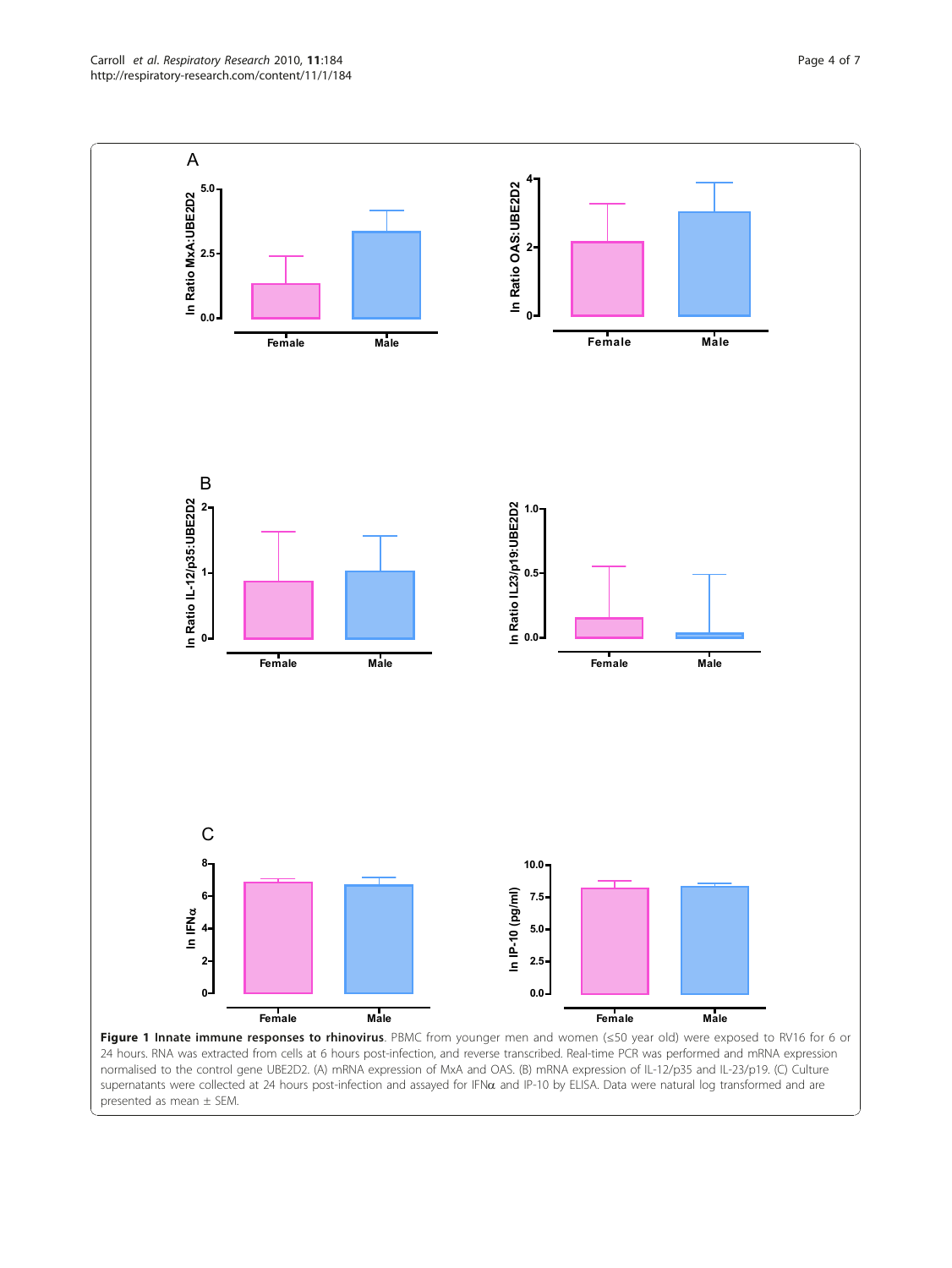|                     |                  | <b>Unstimulated</b>         |                     | <b>RV16 Treated</b>         |                     |
|---------------------|------------------|-----------------------------|---------------------|-----------------------------|---------------------|
| Age                 | Cytokine (pg/ml) | <b>Total cohort: Median</b> | IQ range            | <b>Total cohort: Median</b> | IQ range            |
| Total Cohort        | $IP-10$          | 180                         | 77 - 499            | 5393                        | 3481 - 6891 **      |
|                     | IFNγ             | $\Omega$                    | $0 - 17$            | 1890                        | 343 - 3915 **       |
|                     | $IL-13$          | 0                           | $() - 44$           | 47                          | $0 - 87$ **         |
|                     |                  | Female:                     | Male:               | Female:                     | Male:               |
|                     |                  | Median and IQ range         | Median and IQ range | Median and IQ range         | Median and IQ range |
| $\leq$ 50 years old | $IP-10$          | 150 (42 - 504)              | $258(66 - 720)$     | 4003 (2781 - 7252)          | 4571 (2927 - 5861)  |
|                     | IFNγ             | 0(0)                        | 0(0)                | 3423 (1766 - 4449)          | 969 (419 - 3525) *  |
|                     | $IL-13$          | $43(20 - 67)$               | $23(0 - 60)$        | 70 (51 - 306)               | $36(0 - 45)$ *      |
| $\geq$ 52 years old | $IP-10$          | $107(75 - 370)$             | 237 (119 - 526)     | 5917 (3932 - 6904)          | 5631 (3732 - 7153)  |
|                     | IFNγ             | 0(0)                        | 0(0)                | 1641 (205 - 4766)           | 1403 (158 - 3879)   |
|                     | $IL-13$          | $0(0 - 46)$                 | 0(0)                | $11(0 - 177)$               | $33(0 - 82)$        |

<span id="page-4-0"></span>Table 2 Median cytokine expression in unstimulated and rhinovirus 16 exposed cultures

PBMC were exposed to RV16 and culture supernatant was collected at 24 hours to measure IP-10, and at 5 days to measure IFNy and IL-13. Median cytokine values, with interquartile (IQ) range for unstimulated and RV16 exposed are shown. Data was assessed for normality and natural log transformed before group comparisons were made using paired two-tailed t-test. Only comparisons attaining p < 0.05 were considered significant and only these p values are shown.  $*$  Male vs. Female, RV16 treated:  $p < 0.01 **$  Total cohort, unstimulated vs. RV16 treated:  $p < 0.001$ .

proportional to age in women, but not in men (Table [3](#page-5-0)). No association was observed between the presence or absence of atopy (positive SPT  $\geq$  3 mm) and IFN $\gamma$  or IL-13 concentrations at day 5 (*data not shown*).

## **Discussion**

The key finding to emerge from this study is that particular aspects of cellular immunity to RV16 vary significantly with sex and age. In particular, PBMC from healthy pre-menopausal women make stronger adaptive immune responses to RV16 than men of the same age, with higher secretion of both the Th1 cytokine IFN $\gamma$  and the Th2 cytokine IL-13. PBMC from pre-menopausal women also secrete more IFN<sub>Y</sub> and IL-13 than PBMC from post-menopausal women.

Because this sex difference is apparent in the younger subjects aged less than 50 years, but not in those aged 52 years or more, it is more likely to be linked to hormonal influences rather than genetic regulation. Sex hormones can all influence immune function, as reviewed elsewhere [[17](#page-6-0),[18](#page-6-0)], though this has not been specifically studied in relation to RV. In a recent report, the capacity of IL-13 secreting T-cells to accumulate in culture was shown to be greater in healthy young women than in men [[19\]](#page-6-0). Although Loza et al employed antigen-independent stimulation of T-cells, rather than a specific antigen, and post-menopausal women were not investigated [\[19](#page-6-0)], their findings are nonetheless consistent with the notion that immune function differs between women and men.



Figure 2 Adaptive immune responses to rhinovirus. PBMC from men and women were exposed to RV16 for 5 days. Culture supernatant was collected and assayed for IFNy (A) and IL-13 (B) by ELISA. Data were natural log transformed and are shown as delta values (mean ± SEM) after subtracting control (unstimulated) values. Data are from 14 women and 10 men ≤50 years old, and from 18 women and 20 men ≥52 years old.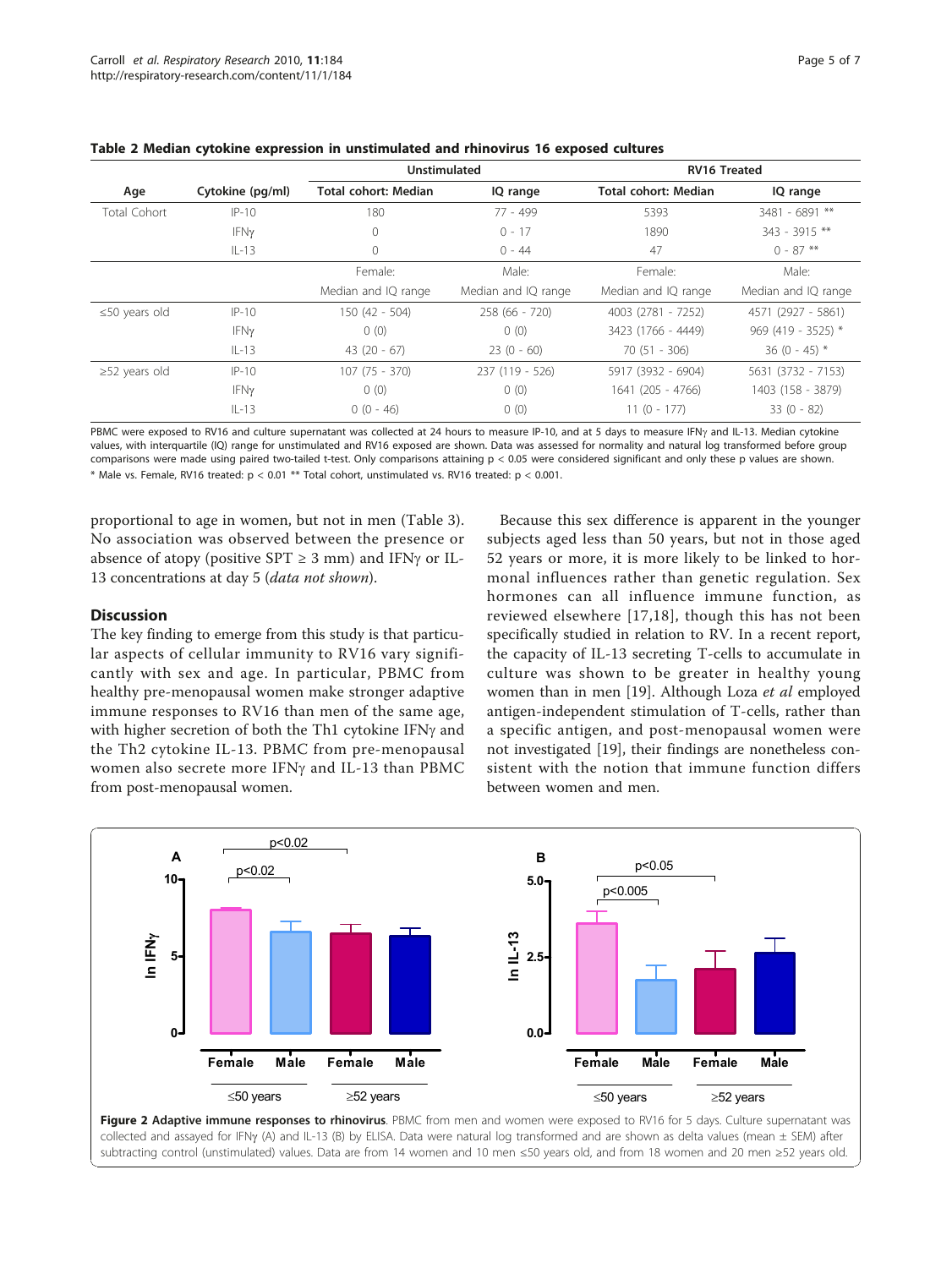<span id="page-5-0"></span>Table 3 Correlation between cytokine production and age

| Sex    | Cytokine  | Correlation with age     |
|--------|-----------|--------------------------|
| Female | IFNY      | $r = -0.40$ , $p = 0.02$ |
| Male   | IFNγ      | $r = -0.22$ , $p = 0.22$ |
| Female | $IL-13$   | $r = -0.43$ , $p = 0.01$ |
| Male   | $II - 13$ | $r = 0.06$ , $p = 0.73$  |

Correlations between variables were made using Pearson's correlation, with p < 0.05 considered to be statistically significant (shown in bold).

In contrast to adaptive immunity, our studies demonstrate that many aspects of the innate immune response to RV16 are similar in women and men. Expression of two IFN stimulated genes and two T-cell polarizing genes did not vary with sex, nor did concentrations of IFN $\alpha$  and IP-10 in culture supernatants of RV16 stimulated PBMC. A previous report has demonstrated that women have a higher capacity for IFN $\alpha$  synthesis than men [[20\]](#page-6-0), though in that study PBMC were stimulated with synthetic TLR7 ligands rather than with live virus.

We must acknowledge the limitations of the current study. Firstly, the evidence that the variations in RV16 induced IFN $\gamma$  and IL-13 secretion is due to specific hormones is circumstantial at this stage. Oestrogen and/or progesterone are likely candidates, especially as  $IFN\gamma$ and IL-13 were inversely proportional to age in women, but not in men (Table 3). Hence, it will be important for future studies to examine this issue in more detail using appropriate hormone receptor agonists and antagonists. Secondly, information on the timing of blood collection in relation to the menstrual cycle in our female subjects was not recorded. While this could have influenced our findings to some degree, it is unlikely that the timing of blood collection explains the differences between the male and female responses shown in Figure [2](#page-4-0) and Table 3. Future studies of cellular responses to RV that involve women in the child bearing years should consider this issue. Thirdly, it is possible that variations in the numbers of leukocytes between men and women might explain some of the variations in cytokine synthesis seen in this study. However, the consensus in the literature is that differences in differential leukocyte counts are not sufficient on their own to explain the variations in immune responses between men and women, and that sex hormones have a more profound effect on immunity [[18](#page-6-0)].

It seems very likely that the RV16 induced cytokine synthesis observed at day 5 reflects a response by antigen experienced memory T-cells, especially as these responses were abolished by depletion of CD45R0+ cells from PBMC. We do not, however, know the extent to which the subjects in this study had previously been exposed to RV16 or to closely related RV strains. Although all subjects showed a strong  $IFN\gamma$  response to

RV16, this does not necessarily mean that all responses were directed to RV16-specific T-cell epitopes. We may speculate that some memory T-cells were responding to epitopes shared across a number of RV strains. Currently, there is little information concerning T-cell epitopes to RV strains and this is a subject that clearly warrants further study.

It is important to reflect on whether the 'stronger' adaptive immune response in pre-menopausal women is truly associated with protection against RV. Greater capacity for IFNg secretion would be predicted to reduce viral shedding [\[13](#page-6-0),[14\]](#page-6-0), though it is possible this might be counteracted by higher IL-13 secretion. While Corne and colleagues showed no sex difference in the incidence of naturally acquired RV infection in a prospective study [[28\]](#page-6-0), there is little literature available on whether the severity of infection or duration of viral shedding in RV infection varies with sex and age. It is also possible that increased cytokine secretion by RVspecific T-cells in asthmatic women might actually contribute to the immunopathology of airway inflammation. These are clearly questions that require further investigation.

In conclusion, because adaptive immunity to RV varies in relation to sex and age, it is imperative that these variables are considered in the design of future studies of RV infection and cellular immune function in respiratory diseases. Adult asthma is more common in women than in men, so failure to properly match asthmatic and control groups for sex and age may produce spurious outcomes. Our findings are relevant to improved understanding of host defence against RV and will need to be considered in the development of new treatments and vaccines for RV infection.

## Conclusions

PBMC from healthy pre-menopausal women make stronger adaptive immune responses to RV16 than men of the same age and PBMC from post-menopausal women.

## Additional material

[Additional file 1: I](http://www.biomedcentral.com/content/supplementary/1465-9921-11-184-S1.PDF)nnate immune responses to rhinovirus in ≥52 vear olds. PBMC from older men and women (≥52 year old) were exposed to RV16 for 24 hours. Culture supernatants were collected and assayed for IP-10 by ELISA. Data were natural log transformed and are presented as mean ± SEM.

#### Abbreviations

OAS: 2',5'-oligoadenylate synthetase; cDNA: Complementary deoxyribonucleic acid; ELISA: Enzyme linked immunosorbent assay; FCS: Fetal calf serum; IFN: Interferon; IP-10: Interferon gamma inducible protein 10; IL: Interleukin; mRNA: Messenger ribonucleic acid; MOI: Multiplicity of infection; MxA: